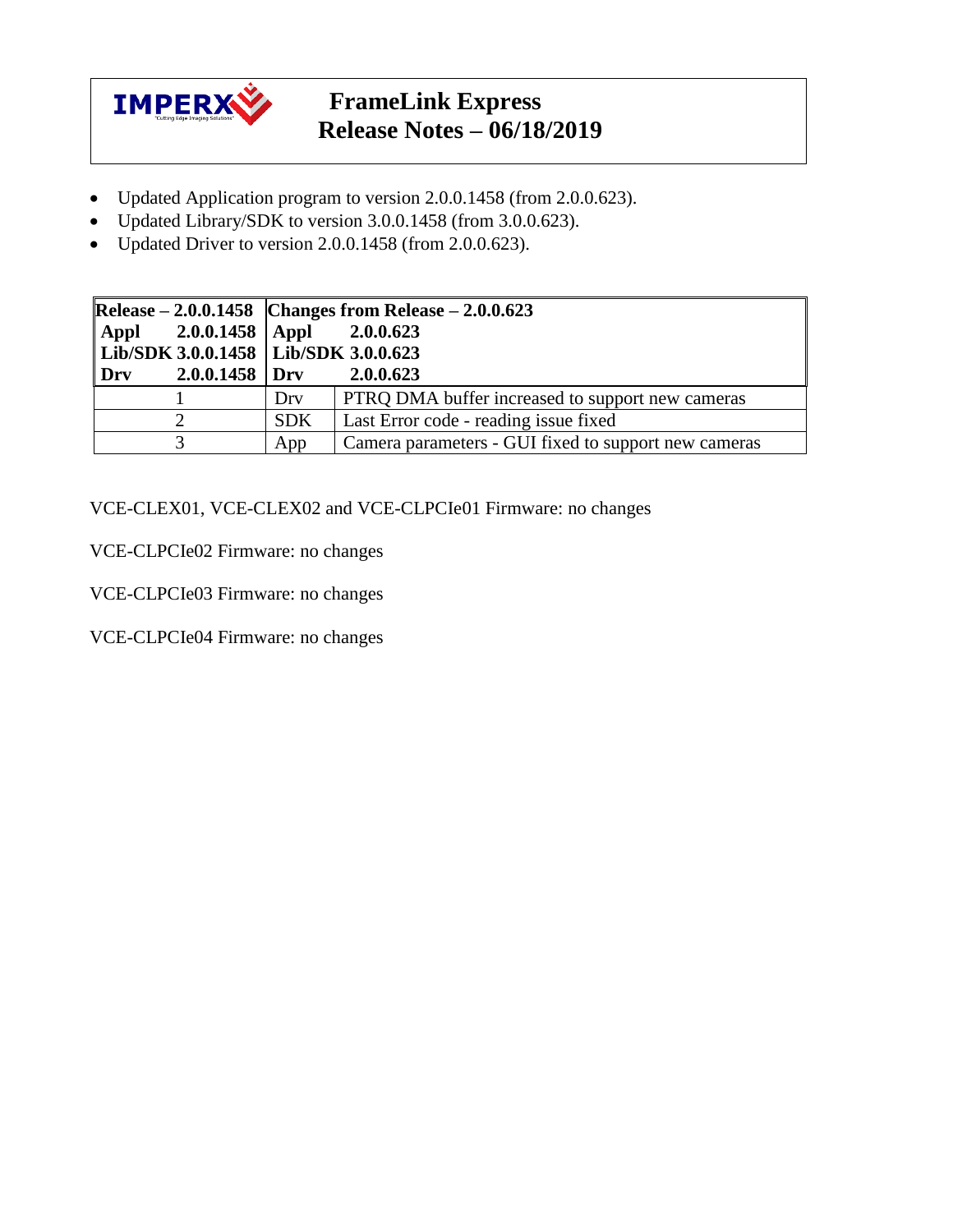

# **FrameLink Express Release Notes – 10/30/2013**

- Updated Application program to version 2.0.0.623 (from 1.5.0.234).
- Updated Library/SDK to version 3.0.0.623 (from 3.5.0. 234).
- Updated Driver to version 2.0.0.623 (from 1.5.0. 234).

| $\overline{\text{Release} - 2.0.0.623}$ |            | Changes from Release $-1.5.0.243$                |
|-----------------------------------------|------------|--------------------------------------------------|
| $ \! $ Appl 2.0.0.623                   | Appl       | 1.5.0.243                                        |
| Lib/SDK 3.0.0.623   Lib/SDK 3.5.0.243   |            |                                                  |
| $2.0.0.623$ Drv<br>Drv                  |            | 1.5.0.243                                        |
|                                         | Dry        | Added support for CLPCIe04 (Full and Deca modes) |
| 2                                       | Dry        | (LabView) Labview 64b support                    |
| 3                                       | Dry        | (Matlab) Matlab 2013b, 2014a support             |
| $\overline{4}$                          | <b>SDK</b> | .NET samples fixed                               |
| 5                                       | App        | PoCL dialog updated                              |
| 6                                       | App        | Card Selector dialog added                       |
| 7                                       | App        | PCIe capabilities added to Statistics dialog     |
| 8                                       | App        | Full and Deca modes added                        |
| 9                                       | App        | Histogram panel crash fixed                      |
| 10                                      | App        | Text overlay fixed for TIFF and AVI              |
| 11                                      | Installer  | New CAM files added                              |

### VCE-CLEX01, VCE-CLEX02 and VCE-CLPCIe01 Firmware: no changes

VCE-CLPCIe02 Firmware: no changes

VCE-CLPCIe03 Firmware:

| Firmware $-0.4.0.2$ Changes from version 0.4.0.1      |  |
|-------------------------------------------------------|--|
| Changed PoCL control: allow Off/Ch1/Ch2/Both settings |  |

#### VCE-CLPCIe04 Firmware:

| Firmware $-0.5.0.11$ |                                                    |
|----------------------|----------------------------------------------------|
|                      | Initial release for PCIe x4 card with Deca support |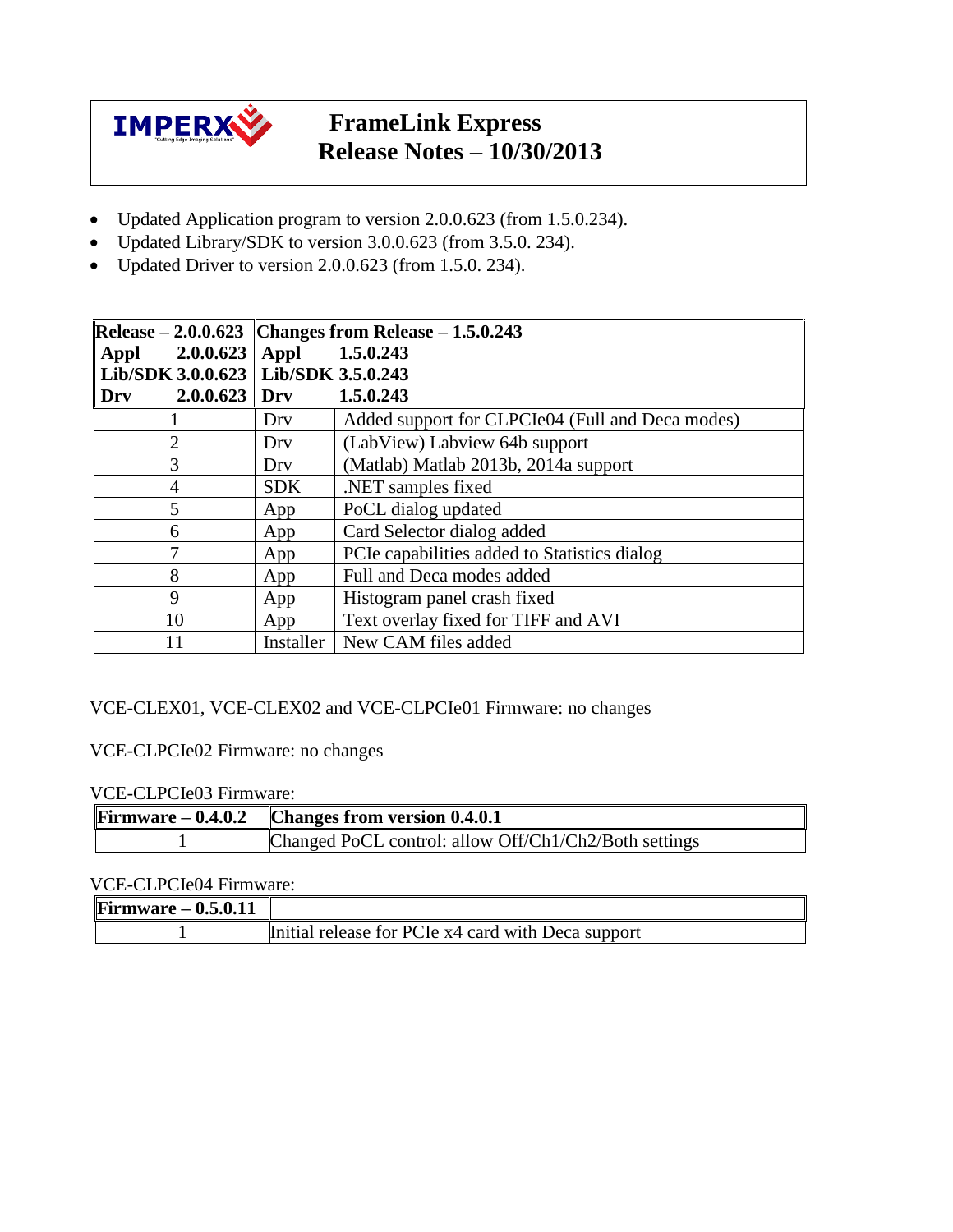

# **FrameLink Express Release Notes – 10/30/2013**

- Updated Application program to version 1.5.0.234 (from 1.5.0.229).
- Updated Library/SDK to version 3.5.0.234 (from 3.5.0.229).
- Updated Driver to version 1.5.0.234 (from 1.5.0. 229).
- Updated VCE-CLEX01, VCE-CLEX02 and VCE-CLPCIe01 Firmware to version 0.2.0.9 (from  $0.2.0.6$ ).
- Updated VCE-CLPCIe02 Firmware to version 0.3.0.13 (from 0.3.0.12).
- Initial release of VCE-CLPCIe03 Firmware to version 0.4.0.1.

|                                       |           | Release $-1.5.0.243$ Changes from Release $-1.5.0.229$ |
|---------------------------------------|-----------|--------------------------------------------------------|
| $\Delta$ ppl 1.5.0.243 $\Delta$ ppl   |           | 1.5.0.229                                              |
| Lib/SDK 3.5.0.243   Lib/SDK 3.5.0.229 |           |                                                        |
| $1.5.0.243$ Drv<br>Dry                |           | 1.5.0.229                                              |
|                                       | Dry       | Added support for x4 cards                             |
| $\overline{2}$                        | Dry       | BSOD if discovering the connected cameras fixed        |
| 3                                     | App       | Card Selector dialog added                             |
| 4                                     | App       | Bug with AVI file for RGB24 video fixed                |
| 5                                     | App       | Concurrent PoCL in the Medium mode added               |
| 6                                     | App       | H Average Histogram in 4-tap mode fixed                |
| 7                                     | App       | Multiple PLC GUI errors fixed                          |
| 8                                     | Installer | Wrong libiomp version fixed                            |

#### VCE-CLEX01, VCE-CLEX02 and VCE-CLPCIe01 Firmware:

| Firmware $-0.2.0.9$ Changes from version 0.2.0.6              |
|---------------------------------------------------------------|
| Solved IRQ lock-up problem when there are lots of UART_Rx and |
| DMA DONE interrupts.                                          |
| Changed UART RX FIFO to use real FIFO instead of SRAM.        |
| Made several performance improvements to UART receiver.       |

#### VCE-CLPCIe02 Firmware:

|   | Firmware $-0.3.0.13$ Changes from version $0.3.0.12$                |
|---|---------------------------------------------------------------------|
|   | Solved IRQ lock-up problem when there are lots of UART_Rx and       |
|   | DMA_DONE interrupts.                                                |
|   | Changed UART RX_FIFO to use real FIFO instead of SRAM.              |
|   | Made several performance improvements to UART receiver.             |
| 4 | Change PoCL logic so that the PoCL State Machines for both channels |
|   | are enabled simultaneously in Medium mode.                          |

#### VCE-CLPCIe03 Firmware:

| $\blacksquare$ Firmware $-0.4.0.1$ |                                                                 |
|------------------------------------|-----------------------------------------------------------------|
|                                    | Initial release for PCIe x4 card with Dual Base / Single Medium |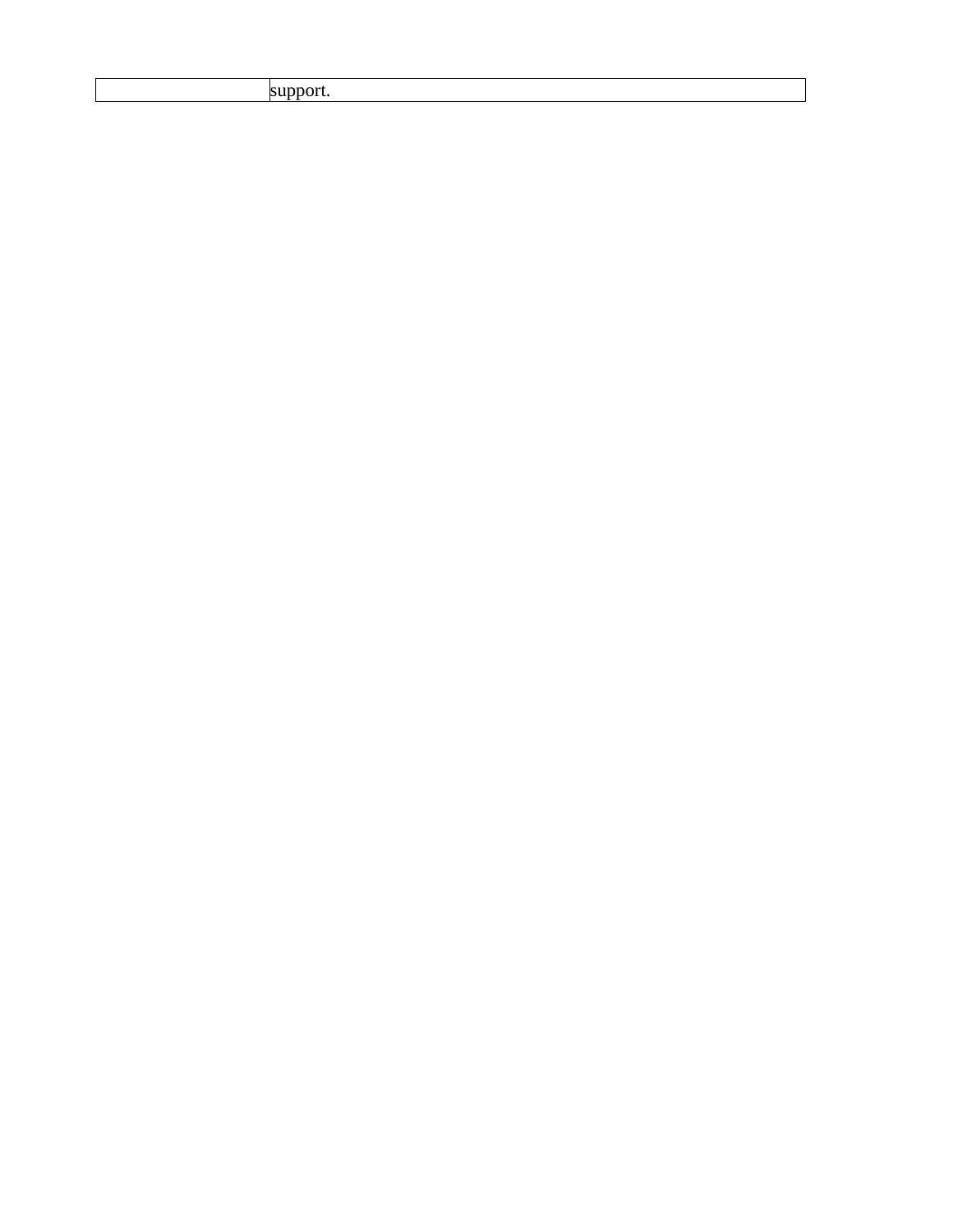

# **FrameLink Express Release Notes – 05/28/2013**

- Updated Application program to version 1.5.0.229 (from 1.5.0.219).
- Updated Library/SDK to version 3.5.0.229 (from 3.5.0. 219).
- Updated Driver to version 1.5.0.229 (from 1. 5.0. 219).
- Updated VCE-CLPCIe02 Firmware to version 0.3.0.12 (from 0.3.0.11)

|                                       |           | Release $-1.5.0.229$ Changes from Release $-1.5.0.219$ |
|---------------------------------------|-----------|--------------------------------------------------------|
| $ \! $ Appl 1.5.0.229                 | Appl      | 1.5.0.219                                              |
| Lib/SDK 3.5.0.229   Lib/SDK 3.5.0.219 |           |                                                        |
| $1.5.0.229$ Drv<br>  Drv              |           | 1.5.0.219                                              |
|                                       | Dry       | Matlab: Problem with AOI in non-single tap mode fixed. |
| $\overline{2}$                        | App       | FLEx Bandwidth warning message added.                  |
| 3                                     | App       | LUT support added for 14bpp, 16 bpp and RGB24.         |
| 4                                     | App       | PLC GUI minor bugs fixed                               |
| 5                                     | Installer | Copy clseripx.dll according CL spec 2.0                |
| 6                                     | Installer | CAM files for new Imperx cameras added                 |

VCE-CLEX01, VCE-CLEX02 and VCE-CLPCIe01 Firmware:

**Firmware –**  $0.2.0.6$  **No changes** 

VCE-CLPCIe02 Firmware:

| $\parallel$ Firmware – 0.3.0.12 $\parallel$ Changes from version 0.3.0.11 |  |
|---------------------------------------------------------------------------|--|
| Fixed bug in the PLC's Pulse Generator "SendN" mode which                 |  |
| produced only N-1 pulses instead of N pulses                              |  |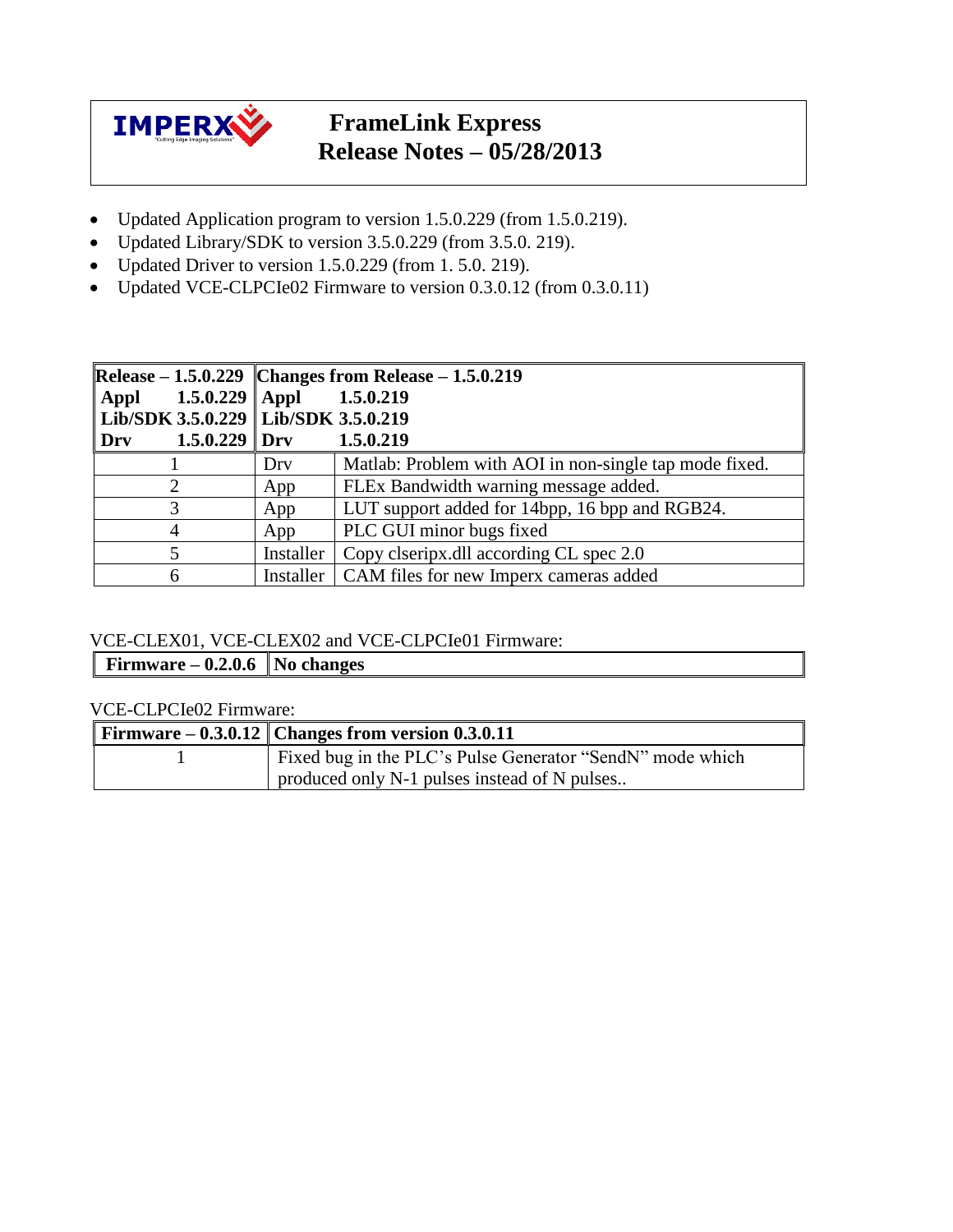

# **FrameLink Express Release Notes – 04/08/2013**

- Updated Application program to version 1.5.0.219 (from 1.5.0.216).
- Updated Library/SDK to version 3.5.0.219 (from 3.5.0.216).
- Updated Driver to version 1.5.0.219 (from 1. 5.0.216).
- Updated VCE-CLPCIe02 Firmware to version 0.3.0.11 (from 0.3.0.10).

|                                       | Release $-1.5.0.219$ Changes from Release $-1.5.0.216$ |                                                       |
|---------------------------------------|--------------------------------------------------------|-------------------------------------------------------|
| 1.5.0.219   Appl<br>  Appl            |                                                        | 1.5.0.216                                             |
| Lib/SDK 3.5.0.219   Lib/SDK 3.5.0.216 |                                                        |                                                       |
| $1.5.0.219$ Drv<br>Drv                |                                                        | 1.5.0.216                                             |
|                                       | Dry                                                    | DirectShow: fixed Divide by Zero Exception when input |
|                                       |                                                        | source changed.                                       |
| $\overline{2}$                        | <b>SDK</b>                                             | PLC methods defaults fixed.                           |
| 3                                     | App                                                    | PLC Method3 and Custom ARM fixed.                     |
| 4                                     | Installer                                              | Copy clseripx.dll to folder specified by CLSERIALPATH |
|                                       |                                                        | registry value.                                       |

### VCE-CLEX01, VCE-CLEX02 and VCE-CLPCIe01 Firmware:

**Firmware –**  $0.2.0.6$  **No changes** 

### VCE-CLPCIe02 Firmware:

| <b>Firmware</b> – 0.3.0.11 Changes from version 0.3.0.10     |  |
|--------------------------------------------------------------|--|
| Fixed Camera Link channel #2 PLC's ability to drive OUT[4:1] |  |
| signals.                                                     |  |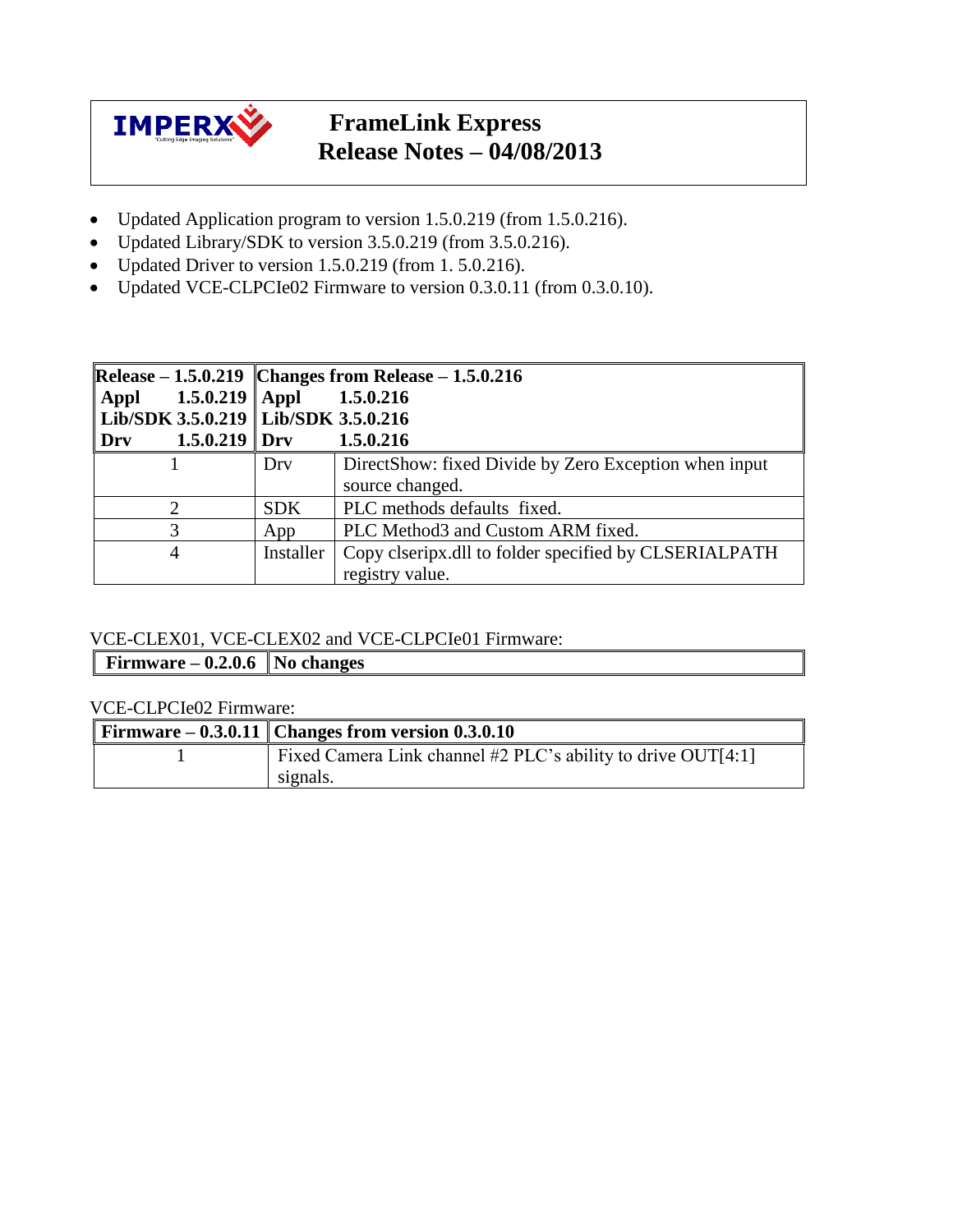

# **FrameLink Express Release Notes – 01/02/2013**

- Updated Application program to version 1.5.0.216 (from 1.4.0.128).
- Updated Library/SDK to version 3.5.0.216 (from 3.3.2.110).
- Updated Driver to version 1.5.0.216 (from 1.4.0.128).
- Updated VCE-CLEX01, VCE-CLEX02 and VCE-CLPCIe01 Firmware to version 0.2.0.6 (from  $0.2.0.2$ ).
- Updated VCE-CLPCIe02 Firmware to version 0.3.0.10 (from 0.3.0.7).

|                                       | Release $-1.5.0.216$ Changes from Release $-1.4.0.128$ |                                                               |
|---------------------------------------|--------------------------------------------------------|---------------------------------------------------------------|
| Appl 1.5.0.216                        | Appl                                                   | 1.4.0.128                                                     |
| Lib/SDK 3.5.0.216   Lib/SDK 3.3.2.110 |                                                        |                                                               |
| $1.5.0.216$ Drv<br>Drv                |                                                        | 1.4.0.128                                                     |
| 1                                     | Drv                                                    | UART error on fast CPU fixed.                                 |
| $\overline{2}$                        | Dry                                                    | Added support for new DEV_IDs for PCIe cards.                 |
| $\overline{3}$                        | Drv                                                    | UART error with COM port and simultaneously grabbing fixed    |
| $\overline{4}$                        | Drv                                                    | DirectShow: Memory leak fixed.                                |
| 5                                     | Dry                                                    | DirectShow: De-Bayer bug on 32b OS fixed.                     |
| 6                                     | Dry                                                    | Matlab: 2012b support added                                   |
| 7                                     | Drv                                                    | Matlab: UART problem fixed                                    |
| 8                                     | Drv                                                    | PLC and PoCL support added                                    |
| 9                                     | <b>SDK</b>                                             | Added TrueSense-to-RGB conversion.                            |
| 10                                    | SDK                                                    | Device surprise add-removal handling on runtime.              |
| 11                                    | SDK                                                    | .NET SDK and sample added                                     |
| 12                                    | SDK                                                    | TrueSense CFA de-mosaicking SDK added                         |
| 13                                    | <b>SDK</b>                                             | PLC and PoCL support added to API, C++ Manual and Sample      |
| 14                                    | App                                                    | Added support for TrueSense cameras.                          |
| 15                                    | App                                                    | Device surprise add-removal handling on runtime.              |
| 16                                    | App                                                    | Bobcat 4taps configuration added                              |
| 17                                    | App                                                    | Position check added to prevent the panel to be out of screen |
| 18                                    | App                                                    | PLC and PoCL panels added                                     |
| 19                                    | App                                                    | Full screen mode added                                        |

#### VCE-CLEX01, VCE-CLEX02 and VCE-CLPCIe01 Firmware:

| Firmware – 0.2.0.6 Changes from version 0.2.0.2      |  |  |
|------------------------------------------------------|--|--|
| Fixed Camera Link clock detection for Medium cameras |  |  |
| Increased size of UART Rx FIFO from 16 to 64 bytes   |  |  |

#### VCE-CLPCIe02 Firmware:

| <b>Firmware – 0.3.0.10</b> Changes from version $0.3.0.7$ |  |  |
|-----------------------------------------------------------|--|--|
| Fixed Camera Link clock detection for Medium cameras      |  |  |
| Increased size of UART Rx FIFO from 16 to 64 bytes        |  |  |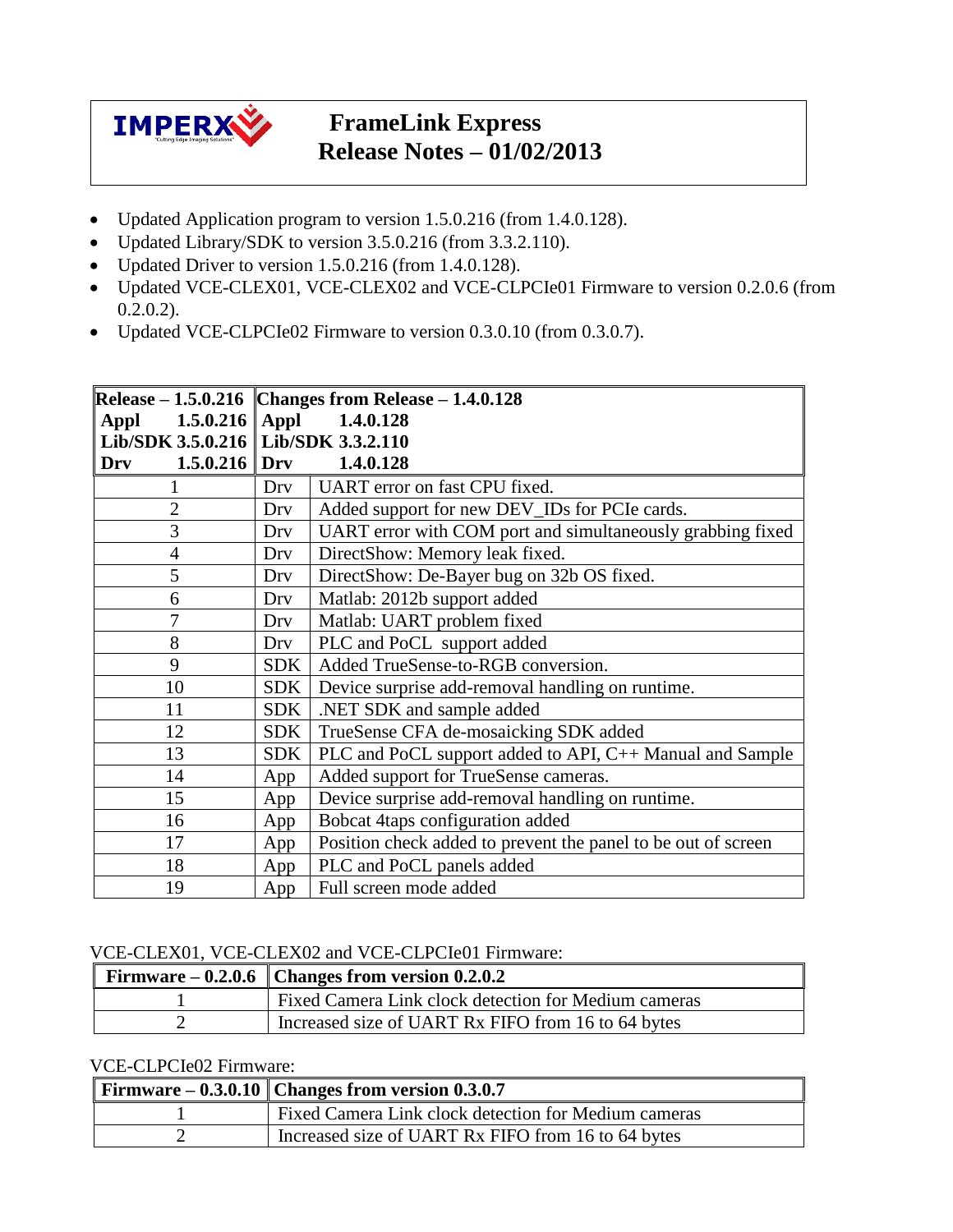

# **FrameLink Express Release Notes – 08/10/2011**

- Updated Application program to version 1.4.0.128 ( from 1.3.0.99 ).
- Updated Library/SDK to version 3.3.2.110 ( from 3.0.0.50 ).
- Updated Driver to version 1.4.0.128 ( from 1.3.0.99 ).
- Updated Firmware to version 0.2.0.2 (from 0.1.0.13).

| $Release - 1.4.0.128$ | Changes from Release $-1.3.0.99$ |                                                                |
|-----------------------|----------------------------------|----------------------------------------------------------------|
| Appl 1.4.0.128        | Appl                             | 1.3.0.99                                                       |
| Lib/SDK 3.3.2.110     | Lib/SDK 3.0.0.50                 |                                                                |
| 1.4.0.128<br>Drv      | Drv                              | 1.3.0.99                                                       |
|                       | Appl                             | Added support for Medium modes.                                |
| $\overline{2}$        | Appl                             | Disabled switching between channels if Grabbing is on.         |
| 3                     | Appl                             | Fixed crash when allocating buffers for very large frame size. |
| $\overline{4}$        | <b>SDK</b>                       | Fixed WidthPreValid field in VCECLB CameraDataEx               |
|                       |                                  | structure processing for 10-, 12-, 14- and 16-bit images.      |
| 5                     | <b>SDK</b>                       | Added support for Medium modes.                                |
| 6                     | <b>SDK</b>                       | Fixed de-packing algorithm for packed data.                    |
|                       | <b>SDK</b>                       | Fixed crash when allocating buffers for very large frame size. |
| 8                     | Dry                              | Multiple cards support.                                        |
| 9                     | Drv                              | Virtual COM port for multiple cards.                           |
| 10                    | Dry                              | CameraLink Medium mode support.                                |
| 11                    | Dry                              | Fixed Halcon driver.                                           |
| 12                    | Dry                              | Fixed image buffer allocation/deallocation.                    |
| 13                    | Dry                              | Fixed driver handle open-close bug.                            |

| Firmware $-0.2.0.2$   Changes from version 0.1.0.13 |  |
|-----------------------------------------------------|--|
| Added support for Medium modes.                     |  |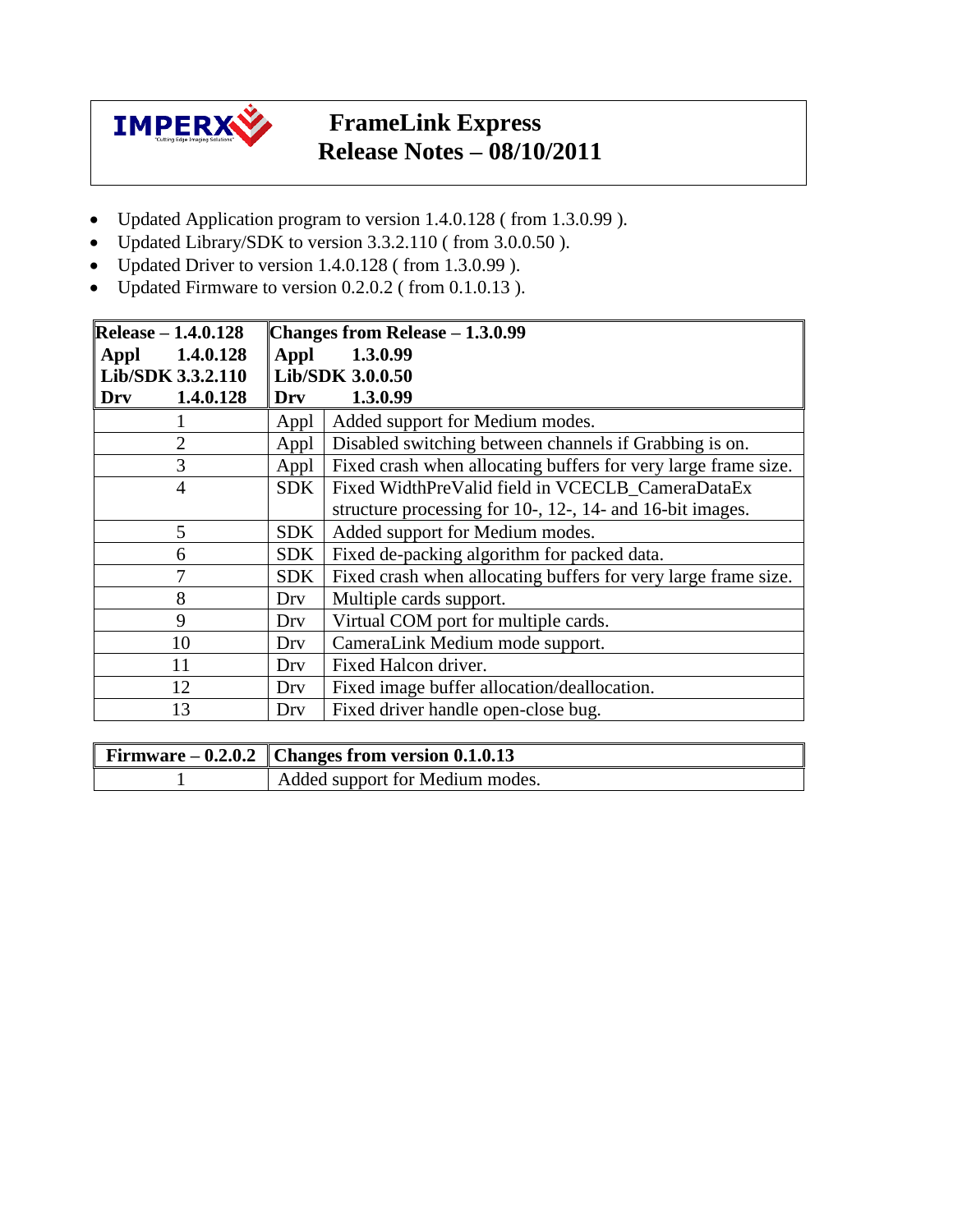

## **FrameLink Express Release Notes – 12/15/2010**

- Updated Application program to version 1.3.0.99 ( from 1.2.0.78 ).
- Updated Library/SDK to version 3.0.0.50 ( from 3.0.0.49 ).
- Updated Driver to version 1.3.0.99 ( from 1.2.0.178 ).
- Updated Firmware to version 0.1.0.13 ( from 0.1.0.12 ).

| Release – 1.3.0.99 |            | Changes from Release $-1.2.0.78$                           |
|--------------------|------------|------------------------------------------------------------|
| Appl<br>1.3.0.99   | Appl       | 1.2.0.78                                                   |
| Lib/SDK 3.0.0.50   |            | Lib/SDK 3.0.0.49                                           |
| 1.3.0.99<br>Drv    | Drv        | 1.2.0.178                                                  |
| $\mathbf{1}$       | Appl       | Fixed Pre-Valid Height field in Camera Parameters dialog.  |
| $\overline{2}$     | Appl       | Fixed 3 Tap interleaved unpacking.                         |
| 3                  | Appl       | Added support of 32-bit application on 64-bit platform.    |
| $\overline{4}$     | Appl       | Fixed application crashing on scrolling of the image.      |
| 5                  | Appl       | Upgraded to the IPP library for better performance.        |
| 6                  | Appl       | Changed Bayer Interpolation to use Intel IPP Library.      |
| $\overline{7}$     | Appl       | Added CrashDump report - on an application crash a special |
|                    |            | file is created that can help diagnose the problem.        |
| 8                  | Appl       | Fixed a bug that may cause some dialogs to have a disabled |
|                    |            | foreign menu bar.                                          |
| 9                  | Appl       | Fixed default directory for CAM files.                     |
| 10                 | Appl       | Added BobCat color cameras to set of CAM files.            |
| 11                 | Appl       | Fixed crash after clicking on Help-About menu item.        |
| 12                 | <b>SDK</b> | Fixed HeightPreValid field in VCECLB_CameraDataEx          |
|                    |            | structure was ignored.                                     |
| 13                 | <b>SDK</b> | Fixed 3 Tap interleaved unpacking.                         |
| 14                 | <b>SDK</b> | Added support of 32-bit application on 64-bit platform.    |
| 15                 | <b>SDK</b> | Upgraded to the IPP library for better performance.        |
| 16                 | <b>SDK</b> | Changed Bayer Interpolation to use Intel IPP Library.      |
| 17                 | <b>SDK</b> | Added logging of Read UART in SDK.                         |
| 18                 | <b>SDK</b> | Added sample code for Halcon.                              |
| 19                 | <b>SDK</b> | Fixed RGB camera mode.                                     |
| 20                 | Drv        | Fixed DirectShow driver.                                   |
| 21                 | Drv        | Fixed Matlab driver.                                       |
| 22                 | Drv        | Fixed UART bug in Kernel driver.                           |
| 23                 | Drv        | Added support of 32-bit application on 64-bit platform.    |
| 24                 | Drv        | Fixed image FIFO bug.                                      |
| 25                 | Drv        | Fixed request cancellation error.                          |
| 26                 | Drv        | DTR/RTS processing fixed in Virtual COM Port.              |

| Firmware $-0.1.0.13$ Changes from version 0.1.0.12               |
|------------------------------------------------------------------|
| Fixed problem where overruns due to a poorly performing PC could |
| result in an interrupt storm and the PC to freeze.               |
| Turned off PCI Express Low Power Negotiation.                    |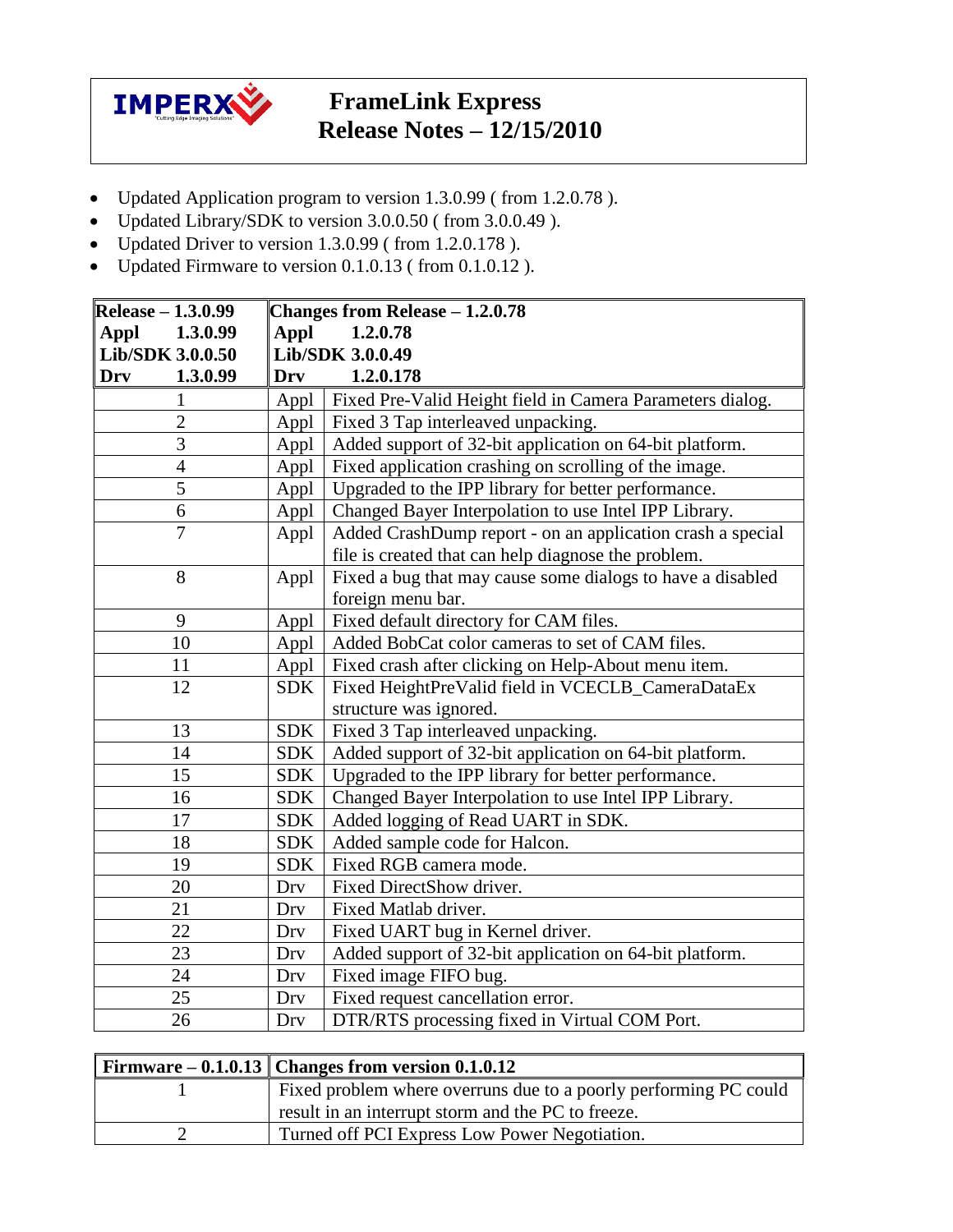

## **FrameLink Express Release Notes – 07/21/2009**

- Updated Application program to version 1.2.0.78 (from 1.0.0.64).
- Updated Library/SDK to version 3.0.0.49 ( from 3.0.0.42 ).
- Updated Driver to version 1.2.0.178 ( from 1.0.9.154 ).
- Updated Firmware to version 0.1.0.12 ( from 0.1.0.9 ).
- Added support for Windows 64 bit XP and Vista operating systems.
- Added a comprehensive set of CAM files to support cameras from leading camera vendors ( i.e. Basler, Adimec, JAI/Pulnix, etc. ).
- Added support for Microsoft DirectShow, MathWorks MATLAB, NI LabView, MVTech HALCON and Matrox MIL.

| $\ell$ Release – 1.2.0.78 |                  | Changes from Release $-0.1.1.0$                                |
|---------------------------|------------------|----------------------------------------------------------------|
| 1.2.0.78<br>Appl          | Appl<br>1.0.0.64 |                                                                |
| Lib/SDK 3.0.0.49          | Lib/SDK 3.0.0.42 |                                                                |
| 1.2.0.178<br>Drv          | Drv              | 1.0.9.154                                                      |
| 1                         | Appl             | Added password protection to Card Tester dialog.               |
| $\overline{2}$            | Appl             | Fixed behavior or RGB24 and RGB30 radio buttons in             |
|                           |                  | Camera Parameters dialog.                                      |
| 3                         | Appl             | Changes default camera file opening to 'CAMFiles' folder in    |
|                           |                  | Camera Parameters dialog.                                      |
| $\overline{4}$            | Appl             | Fix tap reconstruction preview in Camera Parameters dialog.    |
| $\overline{5}$            | Appl             | Fixed animation for Tap Reconstruction of '2 tap, R->L         |
|                           |                  | Interleaved' in Camera Parameters dialog.                      |
| 6                         | Appl             | Fix pulse period and granularity fields so that they cannot be |
|                           |                  | zero in CC Pulse Generator dialog.                             |
| 7                         | Appl             | Added 'unity' button to RGB Gain Control dialog.               |
| 8                         | Appl             | Fixed BAUD rate settings not being saved/loaded from CAM       |
|                           |                  | file in Terminal dialog.                                       |
| 9                         | Appl             | Fixed AVI file saving.                                         |
| 10                        | <b>SDK</b>       | RGB conversion fixed.                                          |
| 11                        | <b>SDK</b>       | Fixed UART timeout handling and documentation.                 |
| 12                        | <b>SDK</b>       | Support backward compatibility with FrameLink application      |
|                           |                  | (i.e. FLeX card, driver and library work with FL application)  |
| 13                        | <b>SDK</b>       | Support forward compatibility with FrameLink card              |
|                           |                  | (i.e. FL card and driver work with FLeX SDK/application).      |
| 14                        | <b>SDK</b>       | Fix RAW data unpacking and tap reconstruction bugs.            |
| 15                        | <b>SDK</b>       | Made CAM file more readable by adding more formatting.         |
| 16                        | Drv              | DMA Buffer request cancellation fixed.                         |
| 17                        | Drv              | New DMA Buffers management implemented.                        |
| 18                        | Drv              | Safely Remove for Vista fixed.                                 |
| 19                        | Drv              | Digital Signature added to Vista driver.                       |